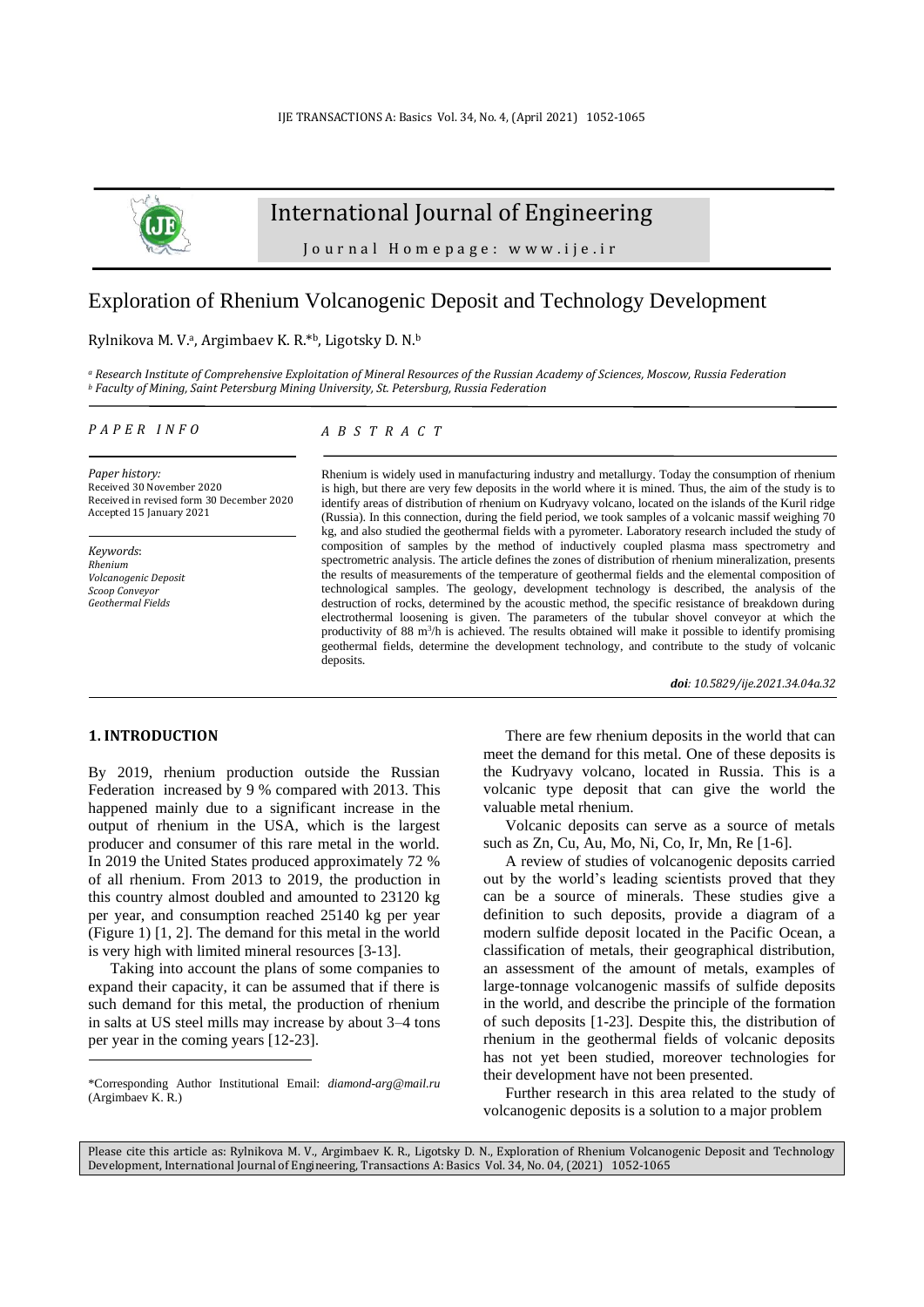

Figure 1. The share of foreign countries in rhenium production a. 2013; b. 2019

associated with an increase in efficiency of using mineral resources.

In this regard, this study is a relevant and timely direction of development for the purposes of providing rare elements to various industries.

The novelity of this research work is to establish the identification of patterns of rare elements accumulation in rocks located in high temperature zones, the dependence of the coefficient of rare element accumulation on the geothermal fields.

The limits of volcano crater rocks destruction by the seismic wave velocity were determined, which shows the possibility of using mechanical loosening. The dependence of the actual amount of material on the bucket capacity of excavation and loading equipment are defined at bucket fill factor *Кn=*0.4, 0.5, 0.6, as well as tubular scoop conveyor main parameters on the productivity of the mining complex and the density of the mineral was determined, which makes it possible to increase the efficiency of the complex and the profitability of the development.

The objective of the research is to identify areas of distribution of rhenium on Kudryavy volcano, as well as to describe the technology development and efficient transportation of rocks in difficult climatic conditions and at high temperatures.

The main results of the study passed semi-industrial tests and proved to be effective.

#### **2. MATERIALS AND METHODS**

The following tasks were solved in the course of research:

-Study of the material composition of rocks.

-Identification of geothermal fields with the highest temperature.

-Determination of main parameters of the technology for volcanogenic deposit development and rocks transportation.

The tasks were solved in two stages: field and laboratory.

During the field period, volcanic massif samples 70 kg each were taken from the geothermal site comprising

 $7\%$   $13\%$   $13\%$   $11\%$   $12\%$   $13\%$   $14\%$   $14\%$   $14\%$   $14\%$   $14\%$   $14\%$ **12%** outlet on the flattened surface of a domal up warping in <sup>13%</sup> Field 605, and Kupol field for further laboratory and **technological study.** The sampling place was a gas flow Rhenievoye field, Angidridovoye field, Treschina field, the Kudryavy Volcano vent.

(a)  $\qquad$  (b)  $\qquad$  from the daylight surface up to 0.5 m. The transfer to USA France Great Britain Germany the «hot» zone of the gas jet discharge explained the The depth of sampling using bulk method varied sampling depth taken with a temperature exceeding 700°C, which was measured using an external thermocouple. Samples were taken from a conical excavation with wall cutback up to 10 meters and narrowing to the depth. The sample comprised all observed rock differences without selecting preferable ones. The sampling area length was up to 400 meters in each geothermal field; samples were taken in 20 meters on average (Figure 2).

> Temperature parameters of geothermal fields were measured using AKIP-9307 manual high-temperature pyrometer with measuring values up to plus 1000˚С. Measurements were made under minimal fumarole activity on the open surface site. Measurement results were recorded on the topographic surface.

> Topographic survey of the vent relief was scaled 1:1000 with relief sectioning by horizontal intervals in each 1 meter using tacheometric procedure from survey control points by Sokia SET 630R electronic tacheometer. Topographic survey accuracy was checked by inspecting field data and comparing sketches and photographs. Field data was verified in terms of registration and completion of logs. The operating procedure was checked as well as tolerances for survey justification and the topographic survey procedure.

> Then, laboratory tests were carried out for the samples taken, which were both coarse aggregates sizing more than 100 mm and fine-dispersed component (ash).

> Taking into account the non-uniform grain-size distribution of samples, a set of preparative procedures was carried out comprising multistage crushing of the



**Figure 2.** Sampling layout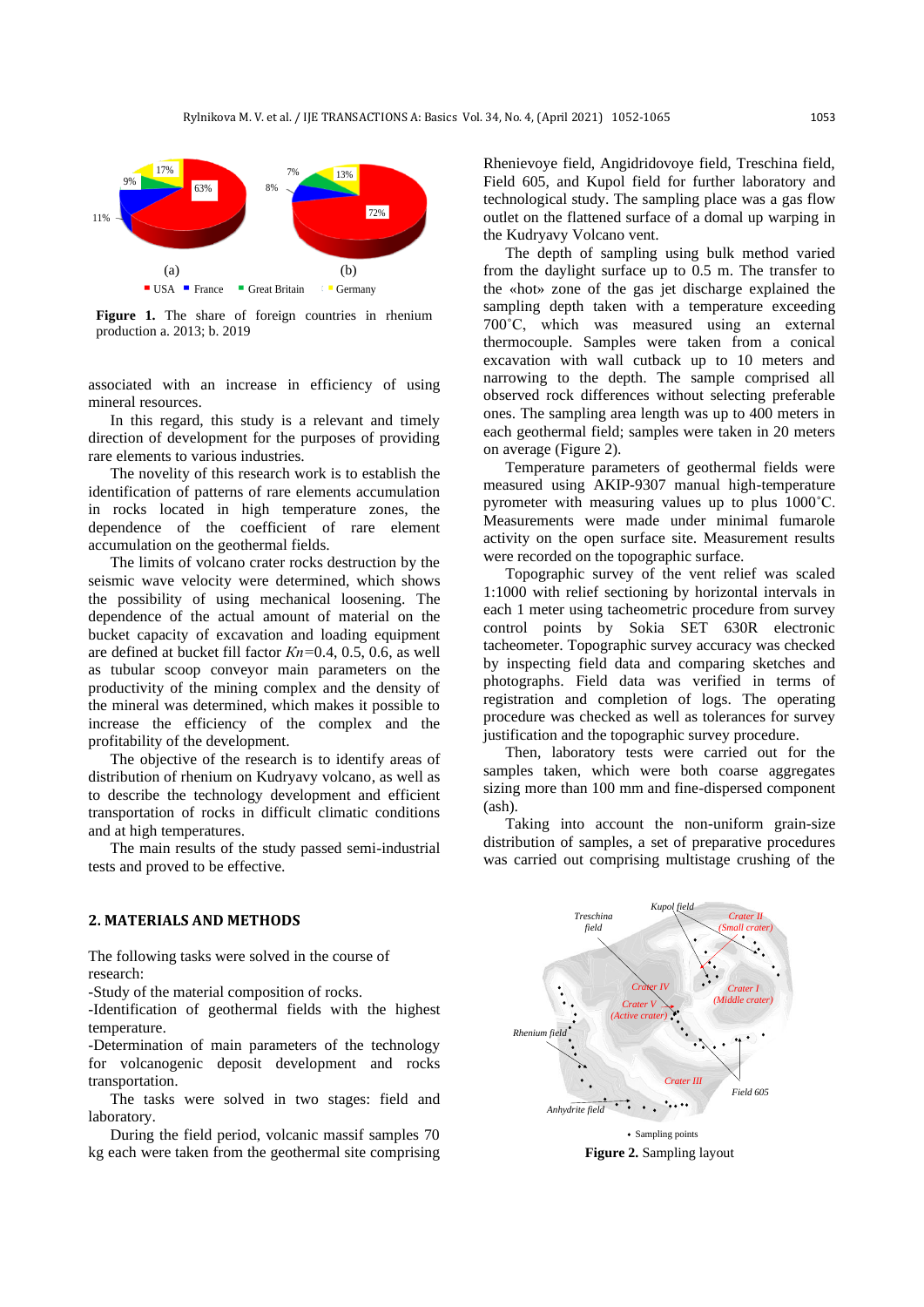initial material to fineness -1 mm with preliminary and control sieving. Figure 3 illustrates the preparation flowchart for the samples to be studied.

As a result, samples with uniform grain-size distribution were prepared.

An element composition of process samples was studied using mass spectrometry with inductively coupled plasma (ICP-MS) and NSAM (Analytical Method Scientific Council) industry procedure No. 179- X "Rhenium Measurement in Rocks and Sulphide Ores by Photometric Method (2015), Russian Federation."

The following operating conditions applied for Agilent-7500 ICP-MS: plasma temperature 8000 to 10000˚С; carrier gas flow rate 0.8 to 1.3 L/min; plasmasupporting gas flow rate 15 L/min; high-frequency signal power 700 to 1600 W; signal integration time 0.1 s.

To calibrate the mass spectrometer and perform the assay, laser ablation was carried out for two zones in the sample. The results obtained in such a way were compared with certified element contents (Ag, As, Au, Br, Ba, Be, Bi, Ca, Cd, Ce, Cl, Co, Cr, Cu, Dy, Er, Eu, Fe, Ga, Gd, Ge, Hf, Hg, Ho, I, La, Li, Lu, Mg, Mn, Mo,



**Figure 3.** Preparation flowchart for the samples to be studied

Nb, Nd, Ni, Pd, Pb, Pr, Pt, Ru, Sb, Sc, Sm, Sn, Sr, Ta, Th, Ti, Tl, U, V, W, Zn, Zr). There were no systematic deviations; data variability did not exceed procedural error limits.

The samples featured high contents of molybdenite, titanium, iron and manganese that distorted the rhenium values measured using ICP-MS. Matrix effect affected the procedure accuracy. To minimize the matrix impact, it is necessary to dilute the samples in high proportion, but it was impossible to avoid the molybdenite impact completely. Rhenium separation from the matrix by isotope dilution is the most common procedure to minimize the matrix impact. Isotope dilution has several limitations: first of all, the element to be measured should have at least two isotopes; secondly, those isotopes should be free from spectral interferences. Despite the progress in ICP-MS technology over the last decades, high costs of equipment limit this procedure for routine assays.

To measure the rhenium contents, we used NSAM No. №179-Х, which is based on spectrophotometric analysis and is relatively affordable, accessible and reliable ensuring the measurement of rhenium concentration within  $10^{-2}$  % wt. to  $10^{-5}$  wt% [24,25,26]. The applied procedure is standardized and certified. This method is fast and easy when executing [27]. It comprises the preparation of a rhenium (VII) solution, reducing it to rhenium (IV) with a tin (II) chloride solution, them converting it into a complex compound, sorbent separation from the solution, diffuse reflectance measurement at 510 nm, and calculation of rhenium (IV) contents using a calibration curve. Silica modified chemically with N-(1,3,4-thiodiazole -2-thiol)-N' propylurea groups was used as a sorbent.

To establish calibration parameters of rhenium measurement, a reference solution (state standard reference sample) No. 100043-2 was used. Solutions with lower concentrations were prepared by dissolving aliquots of the reference solution. The used procedure had the following metrological characteristics specified in Table 1.

Quality indicators of NSAM No. 179-Х procedure (Table 1) satisfied metrological requirements, and the results obtained were reliable.

Application and efficiency of the volcanic massif mechanical loosening were examined by seismoacoustic method based on the study of propagation of elastic vibrations in the massif.

The speed of elastic wave propagation sufficiently correlates with the massif strength and jointing and may serve as a generalized indicator that considers the change of these factors.

Elastic wave propagation speed increases with the rock strength increase and decreases with jointing increase.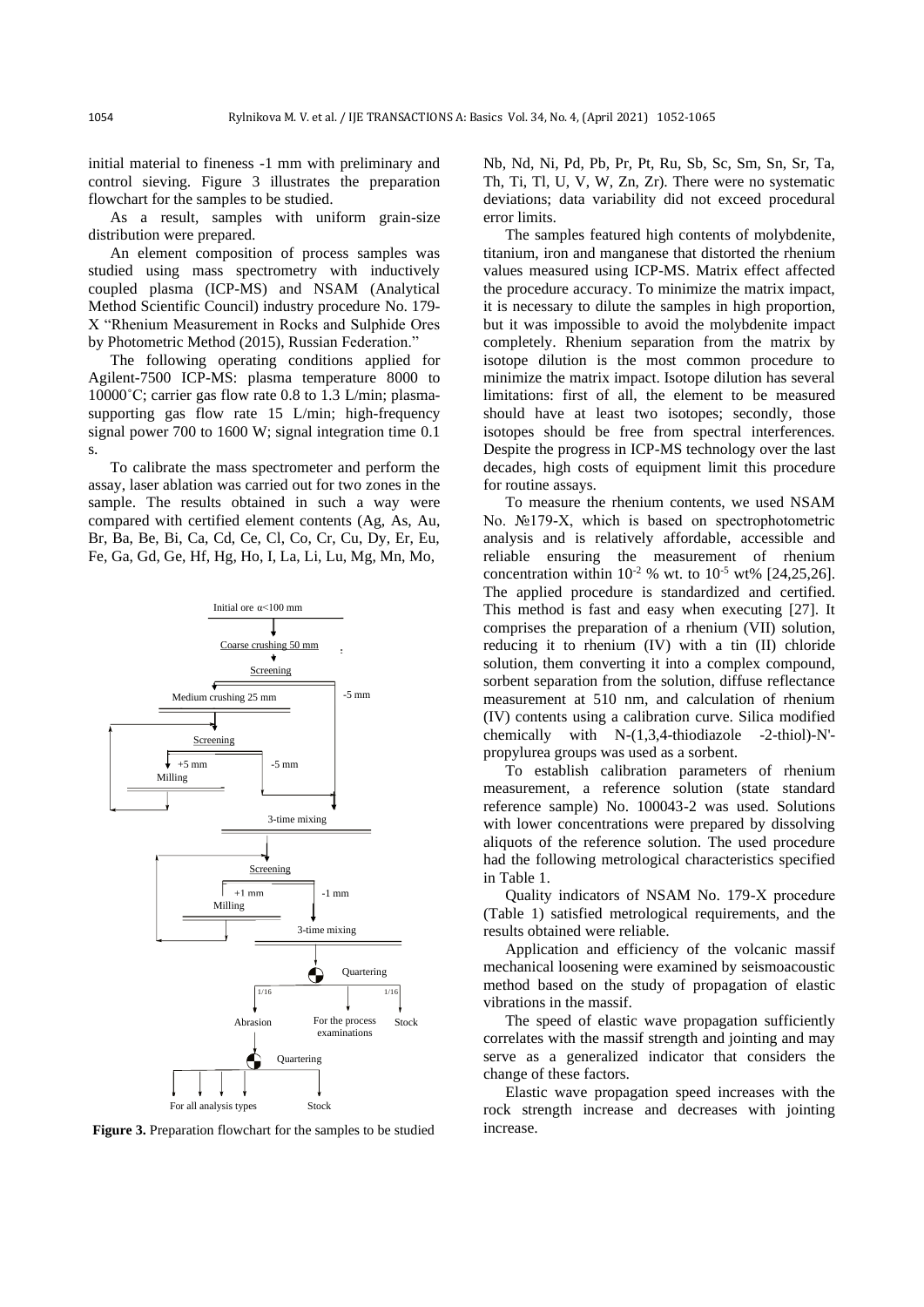| <b>Rhenium</b><br>content,<br>$%$ wt. | <b>Repeatability</b> |        | <b>TABLE 1.</b> Ouality indicators of NSAM No. $1/9$ -X rhenium measurement procedure (weight fraction, $\%$ )<br>Intra-laboratory<br>precision |                    | $\pm \Delta$ | <b>Reproducibility</b> |        | <b>Uncertainty value</b> |                  |        |
|---------------------------------------|----------------------|--------|-------------------------------------------------------------------------------------------------------------------------------------------------|--------------------|--------------|------------------------|--------|--------------------------|------------------|--------|
|                                       | $S_r$                | r      | S <sub>I(TO)</sub>                                                                                                                              | $R_{\text{I(TO)}}$ |              | $S_{R}$                | R      | N                        | $U_c$ , %<br>wt. | U      |
| 0.05                                  | 0.0009               | 0.0025 | 0.0011                                                                                                                                          | 0.0030             | 0.0018       | 0.0014                 | 0.0040 | 0.0140                   | 0.007            | 0.014  |
| 0.10                                  | 0.0012               | 0.0033 | 0.0014                                                                                                                                          | 0.0040             | 0.0024       | 0.0019                 | 0.0050 | 0.0323                   | 0.0034           | 0,0068 |
| 0.50                                  | 0.0060               | 0.0170 | 0.0070                                                                                                                                          | 0.0200             | 0.0120       | 0.0110                 | 0.0300 | 0.0600                   | 0.0034           | 0,0068 |

**TABLE 1.** Quality indicators of NSAM No. 179-Х rhenium measurement procedure (weight fraction, %)

Note:  $S_r$ ,  $S_{\text{I(TO)}$ ,  $S_R$  are standard deviation of repeatability, intra-laboratory precision and reproducibility; r,  $R_{\text{I(TO)}}$ , R are repeatability, precision and reproducibility limits; ±∆ are the limits of the range for the analytical result error at confidence factor P=0.95, N is relative standard uncertainty, U<sub>c</sub> is total standard uncertainty, U is extended uncertainty of analytical results.

To exclude the impact caused by the properties of the rocks forming the massif on the seismic wave propagation speed, the ratio was used between velocities of longitudinal waves with the same type defined by measuring at large 30 m bases and at bases approx. 10 cm in monolithic areas of the same massif. Measurements were carried out using a high-frequency mic survey in the first case and by ultrasonic method in the second one. The velocities obtained were designated as  $V_{\text{high frequency}} = V_{\text{ultrasonic}}$ , correspondingly; their ratio will define the acoustic jointing indicator, i.e.  $R =$  $V_{\text{high frequency}}$  /  $V_{\text{ultrasonic}}$ .  $V_{\text{high frequency}}$  may serve as an indicator taking into account the structural characteristics of the rocks to be loosened. Assessment of the massif by two parameters,  $R$  and  $V_{\text{ultrasonic}}$ considers the most comprehensively the interaction between the ability to loosen and physical-technical parameters of the massif.

Laboratory research included the study of composition of samples, technological tests of new equipment for the transportation of rocks at various angles of inclination from  $0^{\circ}$  to 180°, according to the description of Russian patent RU No. 170400, as well as an electrothermal method of selected samples destruction using aluminum cathodes, IOM 100/25 high-voltage transformer (single-phase oil test transformer with a frequency of 50 Hz) with a rated power of 25 kVA, and IOM 100/100 transformer with a rated power of 100 kVA.

#### **3. RESULTS**

**3. 1. Geological Structure of Kudryavy Volcano** Kudryavy Volcano is 986 m high and its base diameter is about 5 km. It is superimposed on an ancient, heavily reworked volcano structure. Including the Sredney volcano. All rocks of the volcano are subdivided into three strata of different ages. The lower thickness consists of numerous blocky lava flows of andesitebasalt and andesite composition, exposed at the periphery of the volcano and separated from each other by breccia crusts. The extruded sheet occurred mainly in the western direction; to the east, the spread of lavas was limited by the buildings of the rhyolite dome and Sredney volcano. The surface of the lava flows is overgrown with elfin, alder, birch, especially at elevations less than 350 m. After the formation of this stratum, the Kudryavy Volcano, apparently, was in a state of relative rest. Slope breccias with interlayers of tuffs and organic matter formed on the southern and northern slopes.

The section of the sediments overlying the lavas of the lower strata described by us is in a dry ravine between the extrusive body and the lava flow of the last eruption on the northern slope of the Kudryavy Volcano.

On the lavas of the southern slope of Kudryavy volcano, there is a lens composed of interbedded loam with peat bogs. In total, there are 5 interlayers of peat bogs with the thickness of 3-4 cm. The age of the second peat bog on top is  $4450 \pm 100$  years. Thus, the age of the lower complex of Kudryavy Volcano is possibly over 5000 years old.

The middle stratum is composed of highly oxidized viscous lavas and an andesitic extrusive dome. The distribution of this stratum is limited by the near-crater part of the volcano. It is described in more detail in the description of the peak Kudryavy Volcano.

The upper thickness includes 7 flows of olivinebearing bipyroxene basaltic andesite and andesite, traced towards the northwest, west and south of the peak. Its lavas are separated from the middle strata by a section that includes lacustrine-swamp deposits and pumice. It is the most fully sketched in (from top to bottom) on the northern slope of the Menshoy Brat Volcano. It follows that the marking pumice horizon has an age of  $\langle 700 \pm 40 \rangle$  years, and the upper age limit of the sequence is limited by the dating of uncarbonized elfin wood (170  $\pm$  40 years), underlying the largest flow of block lavas of the upper sequence.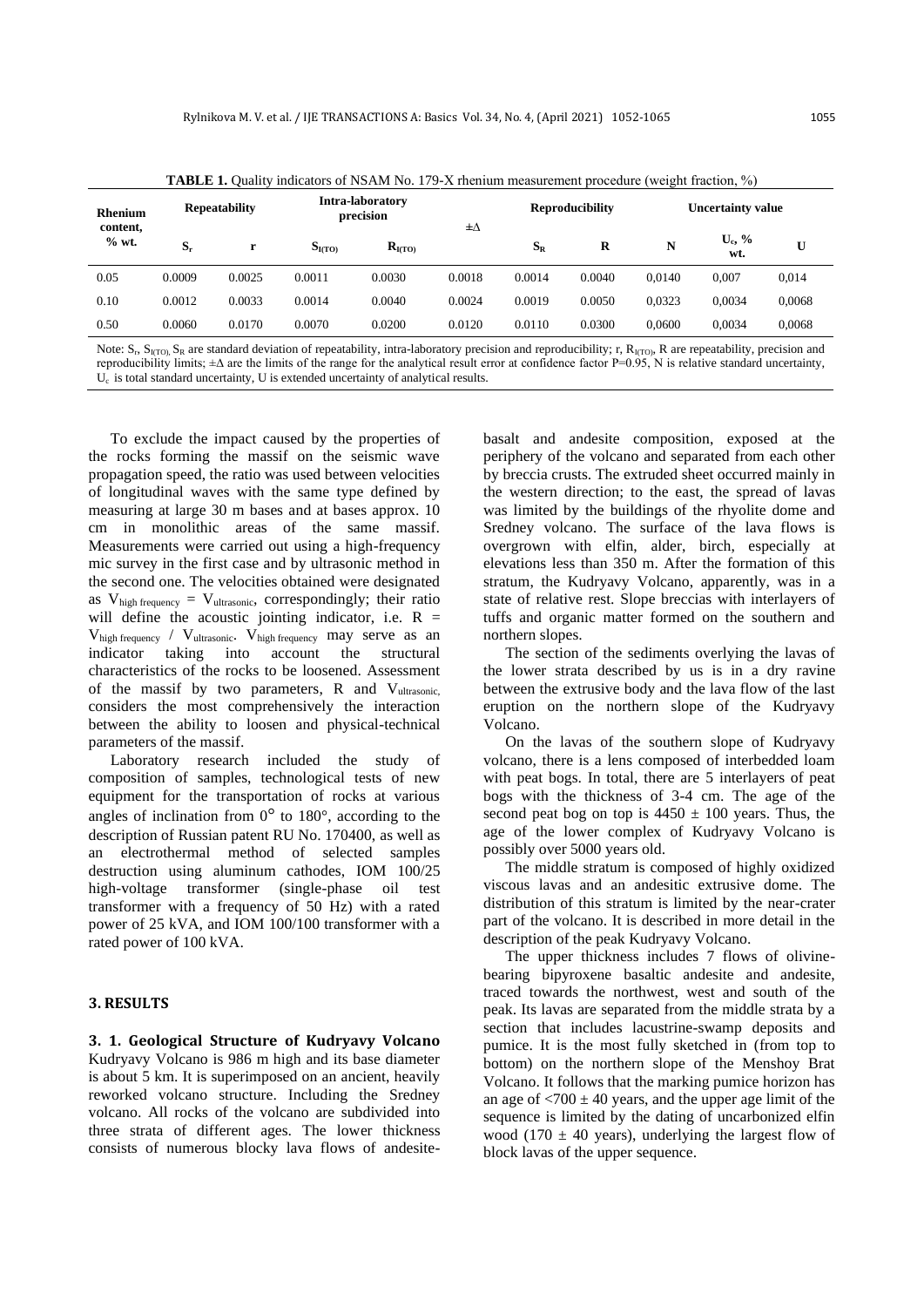At the top of the Kudryay Volcano, according to geological and morphological features, elements of four craters and an explosion funnel are distinguished, they are differing in age, structure and mode of fumarolic activity (Figure 2).

Crater I is a middle crater (230 m in diameter) and the most ancient (it forms the lower stratum), is represented by a somma fragment in the center of the somma of Kudryay volcano. Spatially it limits all hightemperature sites of the Kudryay Volcano. Its somma is composed of interbedded basaltic and andesite lavas and agglomerates strongly altered by solfatary-fumarolic activity. The rest of the crater was destroyed by later eruptions.

Crater II is superimposed on the first one and is located in the eastern part of the volcano. In its outlines, it is close to a regular circle (130 m in diameter along the upper edge of the somma), it is open to the east. The somma is formed by viscous andesite lavas (middle stratum) with inclusions and veins of cordierite glass. Andesite extrusion (Kupol field) is located inside the crater, occupying more than half of the crater area. It is associated with 3 fumarole sites with high-temperature gases, which received their own names (in brackets: area in square m; average / maximum t ° C): «Treshina field» (322; 528/750), «Kupol field» (980; 620/920) and «Field  $605$ » (396; 586/784) - confined to the upper edge of the somma

The lowered parts of the relief are filled with craterlacustrine deposits, the formation of which is due to erosion (to a significant extent is the wind) of the surrounding hills and temporary flows associated with melting snow and heavy rainfall. The depression to the west of the extrusion dome is quite hot (52 °C at a depth of 5 cm). With a deepening of 1.5 m, the temperature rises up to 96 ºС and is accompanied by intense release of sulfurous gases. Possibly, sandy-argillaceous deposits are the barrier to gas jets and form the cover that prevents the dispersion of volcanic gases and directs their movement to the «Rhenium field site». In other depressions during pits driving (up to 2 m), the temperature rise was not recorded. These depressions are likely traces of large explosion craters that formed around the Kupol field, similar to the crater in October 1999, but later filled with tephra and sediments of temporary streams.

Crater III is 80 m in diameter. It is located to the west of the first one and is superimposed on the somma of Crater I of the Kudryavy volcano. Its formation is associated with weak eruptive activity and the intrusion of a small stock-like body of andesites, now completely processed by high-temperature gas jets. The somma of Crater III is also practically not preserved, and its position is reconstructed fragmentarily. In its western part there are two fumarole sites (in brackets: area in

m<sup>2</sup>; average / maximum t °C): «Rhenium field» (1048; 481/020); «Anhydrite field» (140; 280/360).

Crater IV spatially limits the distribution of lowtemperature fumaroles and has the shape of an ellipsewhich is open to the north. The last three lava flows erupted from it towards the northern, southern and southwestern directions (upper strata), and andesitebasaltic slags were thrown out, overlapping all formations of the volcano. Curly, several isolated areas with fumaroles are also distinguished here, the gases of which have temperatures predominantly of 98-120 °C (up to 21.0 ºС) and intensively deposit sulfur. However, in some areas, the gas temperature exceeds the melting point of sulfur.

Crater V was formed as a result of the eruption on October 7-8, 1999, which began as a phreatic [30, 31]. Later, Znamensky et al. [28] informed about lava observed at the bottom of the crater in the second half of October. Crater V is an explosion funnel with a depth of 15 to 40 m, an upper circumference is about 15 m in diameter and almost sheer walls. The funnel cut off a part of the Crater II ridge and exposed a part of the exocontact of the Kupol field extrusion. At its bottom, an eruption of gases from a hole in red-hot (to a red glow) rocks was observed. Although all hightemperature fumarole sites are located within a radius of 200 m from this funnel, its explosion did not affect the mode of their degassing to a visually noticeable degree, while the extinct fumarole of the dacite dome was activated.

**3. 2. Geothermal Fields of Kudryavy Volcano and Rare Metal Mineralization** Scientists' research proves the accumulation of minerals in areas of high temperatures of the volcanogenic massif [32,33,34]. Such a phenomenon was identified in the geothermal fields Kudryavy volcano too.

The study of geothermal fields was carried out along all profiles where samples were taken, which made it possible to identify the highest temperature of 900 ºС that was observed in the Kupol field.

The results of measurements are presented in the form of a diagram of volcano crater surface temperature distribution in Figure 4.

Fieldwork and analytical works showed that rare metal mineralization forms in high-temperature geothermal fields and is distributed over a total area of 7,600 m<sup>2</sup> , which can exceed bulk earth values. The lowtemperature region of the volcano is distinguished by little rare-metal mineralization. The nature and composition of accumulations are directly dependent on the temperature and structure of adjacent rocks. The most favorable rocks for such accumulations are porous slags, as well as fractured rocks and tectonic breccias, which attract and deposit minerals, which is confirmed by visual inspection during sampling.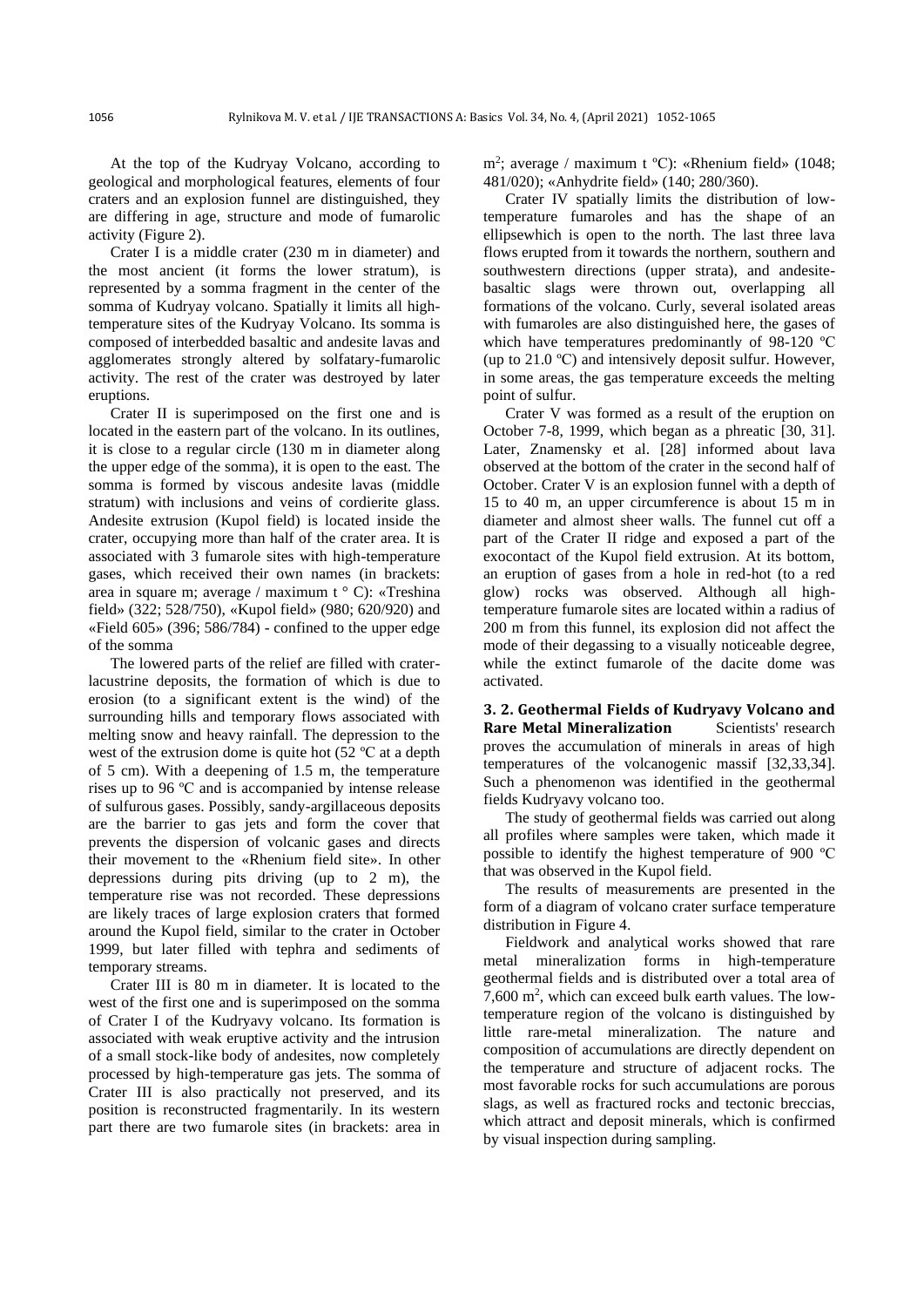

**Figure 4.** Diagrams of Kudryavy volcano crater surface temperature distribution (Russia)

The results of the analysis of the elemental composition of technological samples by the ICP-MS method (Table 2) showed that the samples are characterized by an increased content of molybdenum, titanium, iron and manganese, and a lower content of tungsten and zinc. Each sample was analyzed from two portions - quartered from abraded samples of 2 kg (6112 and 6115) and samples of 50 g taken by the standard method (6112-1 and 6115-1). Comparison of the obtained data confirms the uneven distribution of valuable components and the need for more thorough mixing of the material in the process of analytical research.

According to the results of the analysis of initial samples by method NSAM No. 179-X, the content of Re in them is as follows: in sample 6112 - 280.5-387.7 gpt, in sample 6115 - 10.43-25.72 gpt. (Table 3).

**TABLE 2** Results of analysis of the elemental composition of technological samples by ICP-MS

|                | Content, ppm<br>Sample No. |        |       |        |  |  |
|----------------|----------------------------|--------|-------|--------|--|--|
| <b>Element</b> |                            |        |       |        |  |  |
|                | 6112                       | 6112-1 | 6115  | 6115-1 |  |  |
| Be             | 1.75                       | 0.775  | 1.83  | 1.04   |  |  |
| Ti             | 2366                       | 3437   | 3721  | 3984   |  |  |
| V              | 300                        | 257    | 292   | 232    |  |  |
| Cr             | 32.5                       | 33.8   | 23.1  | 29.5   |  |  |
| Mn             | 1840                       | 1347   | 1341  | 1384   |  |  |
| Fe             | 142134                     | 63258  | 79633 | 79490  |  |  |
| Co             | 32.0                       | 15.8   | 21.8  | 25.4   |  |  |
|                |                            |        |       |        |  |  |

| Ni                                                                  | 25.2  | 14.4  | 15.1  | 20.2  |  |
|---------------------------------------------------------------------|-------|-------|-------|-------|--|
| Cu                                                                  | 308   | 296   | 549   | 171   |  |
| Zn                                                                  | 760   | 80.3  | 1047  | 4.14  |  |
| Ga                                                                  | 20.7  | 22.2  | 21.2  | 17.6  |  |
| Rb                                                                  | 52.6  | 6.56  | 26.4  | 15.2  |  |
| Sr                                                                  | 272   | 230   | 308   | 229   |  |
| Y                                                                   | 22.7  | 21.9  | 23.1  | 20.1  |  |
| Zr                                                                  | 44.3  | 53.6  | 53.7  | 49.9  |  |
| Nb                                                                  | 0.988 | 0.642 | 0.916 | 0.694 |  |
| Mo                                                                  | 15973 | 125   | 3299  | 206   |  |
| Sn                                                                  | 49.6  | 3.83  | 9.47  | 2.12  |  |
| Cs                                                                  | 3.93  | 0.155 | 1.56  | 0.189 |  |
| Ba                                                                  | 93.9  | 122   | 206   | 150   |  |
| La                                                                  | 3.39  | 3.96  | 4.20  | 3.86  |  |
| Ce                                                                  | 9.76  | 10.7  | 11.5  | 10.6  |  |
| Pr                                                                  | 1.56  | 1.67  | 1.81  | 1.61  |  |
| Nd                                                                  | 8.25  | 7.78  | 9.02  | 7.74  |  |
| Sm                                                                  | 2.64  | 2.71  | 2.72  | 2.36  |  |
| Eu                                                                  | 0.684 | 0.621 | 0.823 | 0.759 |  |
| Gd                                                                  | 2.86  | 2.94  | 3.20  | 3.03  |  |
| Tb                                                                  | 0.590 | 0.570 | 0.626 | 0.553 |  |
| Dy                                                                  | 3.92  | 3.68  | 3.97  | 3.45  |  |
| Ho                                                                  | 0.885 | 0.872 | 0.889 | 0.793 |  |
| Er                                                                  | 2.73  | 2.60  | 2.63  | 2.38  |  |
| Tm                                                                  | 0.424 | 0.422 | 0.400 | 0.383 |  |
| Yb                                                                  | 2.88  | 2.73  | 2.87  | 2.32  |  |
| Lu                                                                  | 0.470 | 0.408 | 0.431 | 0.371 |  |
| Hf                                                                  | 1.30  | 1.41  | 1.51  | 1.41  |  |
| Ta                                                                  | 0.228 | 0.075 | 0.083 | 0.094 |  |
| W                                                                   | 525   | 5.18  | 242   | 6.80  |  |
| Th                                                                  | 0.605 | 0.598 | 0.515 | 0.756 |  |
| U                                                                   | 0.510 | 0.359 | 0.411 | 0.338 |  |
| Note: There were no systematic deviations; data variability did not |       |       |       |       |  |

exceed the procedural error limits.

**TABLE 3** Determination of the content of Re in the initial samples by method NSAM No. 179-X

| <b>Sample</b><br>No. | Re content, gpt | $S_r$  | ±Λ     | U      |
|----------------------|-----------------|--------|--------|--------|
| 6112                 | 387.7           | 0.0010 | 0.0018 | 0.012  |
| 6112-1               | 280.5           | 0.0013 | 0.0023 | 0.0073 |
| 6115                 | 25.72           | 0.0008 | 0.0016 | 0.0074 |
| 6115-1               | 10.43           | 0.0015 | 0.0025 | 0.0068 |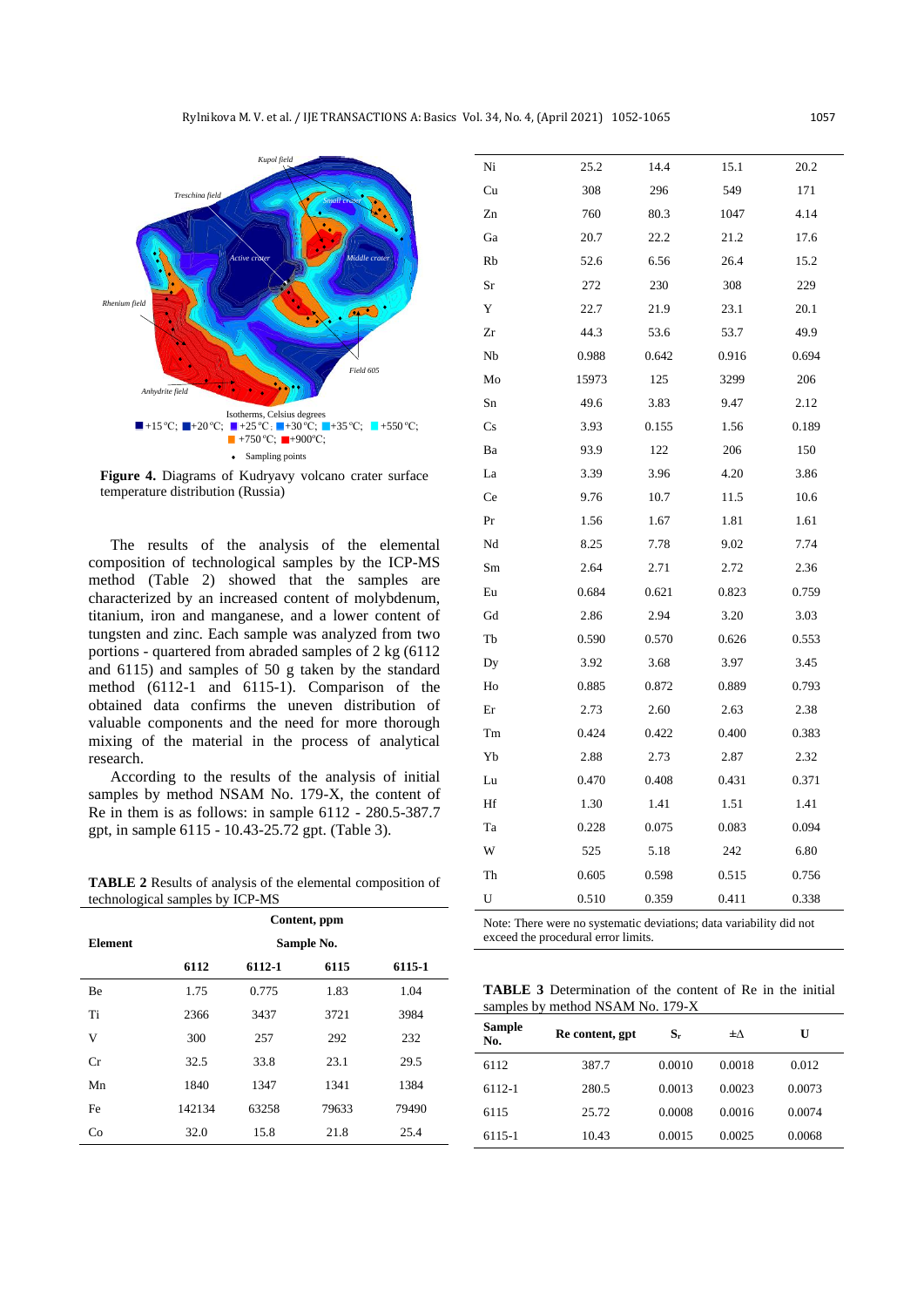Some of the studied elements can be differentiated by geothermal field depending on the temperature (Figure 5).

Thus, it can be seen from the Figure 5 that the maximum Re concentrations (up to 300 g per ton) were found in the Rhenium field ores, and formed at 560 ºС. Three peaks are distinguished in the Re distribution. The main one (at 500-620 °C) is provided with samples from the «Rhenium field», where rhenium disulfide itself makes the greatest contribution. Somewhat less (at 620-720 ºС) is due to samples from Crater II. Here Re is positively correlated with Zn (0.50), Cu (0.37), W (0.26), Ge and Mo (0.19). Rhenium disulfide was not detected in this temperature range, but there are single determinations of rhenium in molybdenite and sphalerite, and in the sublimates of quartz tubes, K-Re oxide was found, which is close in composition to 3KReO4\*ReO3. Although complete isomorphism in the Mo - Re series is assumed for the former, the absence of a significant correlation between these elements forces us to assume that sphalerite is also a Re concentrator in high-temperature ores. The third maximum stands out in samples at <400 °C and is associated with Re impurities in Pb-Bi sulfosalts and pyrites.

Increasing concentrations of In  $(>1000 \text{ g per ton})$  is typical for samples deposited at 450-600 ºС, mainly at «Rhenium field». Positive correlations of In with Cd  $(0.70)$ , Zn and Sn  $(>0.45)$  indicate the predominant deposition of native In minerals (sulfides and sulfo salts) in this temperature range, with the weak deposition of In halides in the low temperature range.

Mo-bearing mineralization occurs in two areas of deposition. The first bearing, with Mo contents in most samples >1000 g per ton, represents the hightemperature areas of the Crater, and the second one, with Mo concentrations <800 g per ton, is represented mainly by samples from the Rhenium field. In both cases, the direct dependence of the Mo content on temperature is clearly manifested. High concentrations of molybdenum in the ores of Crater II are due to massive crystallization of molybdenite (at temperatures  $>620$  °C) and other Mo-containing minerals (ilsemanite, novellite, molybdite, etc.) at lower temperatures.



rocks

The maximum Ge concentrations (100-220 g per ton) are characteristic of the Field 605 mineralization formed in the temperature range 420-750 °C. Minerals of Ge have not yet been found, but not excluded. The high values of the correlation coefficients of Ge (at the critical value  $r_{0.05} = 0.2732$  for a selection of 51 samples) with Cu (0.68), Zn (0.60), Ag (0.38) are explained by its occurrence in sphalerites and sulfosalts, while with  $Mo(0.62)$  and  $W(0.45)$  are allowed to suggest an isomorphic incorporation of Ge into the minerals of tungsten and molybdenum. Although the latter are one of the important carriers of Re in ores, the correlation coefficient of Re and Ge is estimated to be insignificant (-0.02 at  $r_{0.05} = 0.2732$ ) for volcano. Curly in general. However, in the most renaissance sites «Field 605» and «Rhenium field», the correlation of Re and Ge is estimated by the coefficients  $+ 0.19$  (at r<sub>0.05</sub> = 0.1954 for the sample of 69 samples) and  $+$  0.26 (at  $r_{0.05}$ )  $= 0.1638$  for the sample of 147 samples). Diagrams of correlations in ores Kudryavy volcono ones show the incorporation of Re into the Re-Ag-Cd-InCo-Ni association, and Ge - into the Zn-Ag-Ge-Ge-Ga-Cu-Mo-W association. These associations form mineralization in different temperature zones, but are linked through Ag. The fact of joint accumulation of Re and Ge in ores (at Re/Ge = 1.9) attracts attention as an unusual phenomenon, previously noted only in the conditions of the bituminous metalliferous formations of Mansfeld and Colorado [32]. It must be of special consideration in the conditions of the South Okhotsk region, where large deposits of germanium are known, and now Re-bearing objects have also been identified.

Concentrations of  $W$  ( $> 500$  g per ton) are inherent in ores deposited at temperatures of  $> 550$  °C on all high-temperature areas. The intrinsic minerals W are represented by scheelite, povellite, stolcite, and tungstenite  $[34]$ ; Hubnerite (Fe, Mn) WO<sub>4</sub> also sublimes in the tubes [34]. The positive correlation of W with Ge  $(0.45)$ , Mo  $(0.26)$  and Re  $(0.19)$  indicates similar physicochemical conditions for the crystallization of minerals-carriers of these elements

In general, rare metal ores of high-temperature sites are characterized by low Cu concentrations, with the Zn/Cu ratio being one of the highest for the ores of the Kuril Islands. The maximum concentrations of Cu at high-temperature sites are inherent in the ores of Crater II, deposited at temperatures >550 ºС. No native Cu minerals were found here, and preparations of metallic copper «dissolve» in steam-gas jets with the removal of copper in the form of chlorides. The positive correlation of Cu with In, Ge, Sn, Re (0.30) and with Mo (0.45) indicates the possibility of the joint occurrence of these elements in the pyrites and pyrrhotites deposited at these temperatures. At the same time, in the sulfur-sulfide sublimates of Crater IV, copper forms its own minerals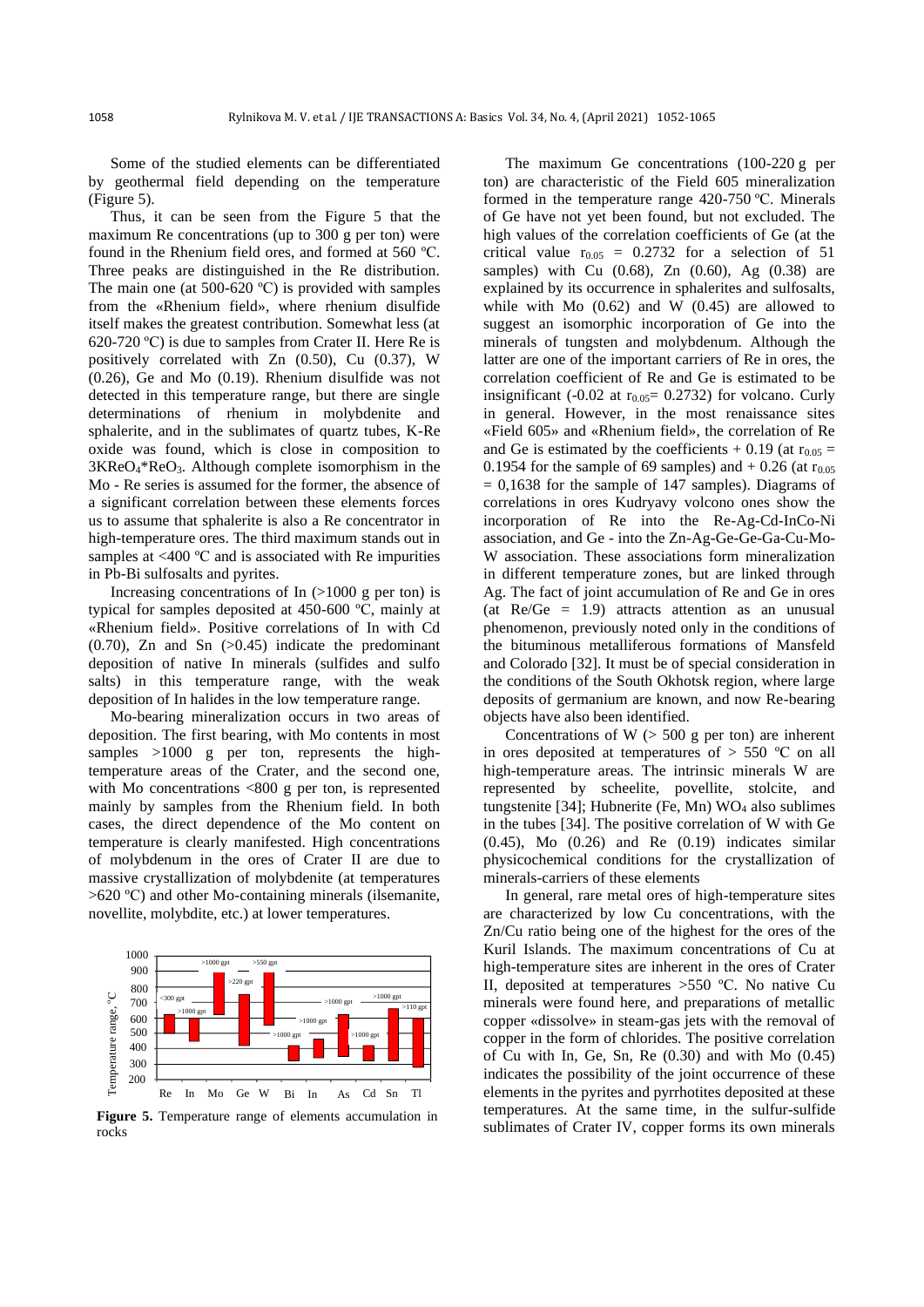(chalcopyrite, covellite, bornite, chalcocite) or impurities in Fe sulfides (pyrrhotite, pyrite, marcasite).

The maximum concentrations of  $Zn$  ( $>1000$  g per ton) are typical for ores of all high-temperature areas and are provided by the development of zinc sulfides (sphalerite, ZnCdIn-minerals, etc. [32]), less oxychlorides [34], There is a direct correlation between the Zn abundance and temperature.

The maximum concentrations of Pb  $(> 10 000 g$  per ton) are inherent in the Rhenium field ores. They are due to the development of intrinsic minerals, mainly Pb-Bi-Se sulfosalts, and in pipes, at relatively low temperatures, also chlorides [34], which is reflected by the negative correlation between Pb and temperature.

The maximum Bi concentrations (>1000 g per ton) are characteristic only for the Rhenium field and show an inverse dependence on temperature. Two peaks can be distinguished at  $320-420$  °C and  $500-650$  C, indicating two temperature ranges and different modifications of the deposition of bismuth minerals: sulfide-sulfosaline and oxychloride.

The maximum As concentrations  $(>1000 \text{ g per ton})$ practically coincide with the Bi maximums in the Rhenium field ores deposited at temperatures of 340- 460 ºС. Here, a positive correlation of As with Sb (0.40), T1 (0.38), Bi (0.21), indicating the probable dominance of Sb-As sulfosalts, the possible presence of lorandites and sulfates.

The maximum concentrations of Sb (30-100 g per ton) are also characteristic of the «Rhenium field» in the temperature range 350-620 ºС. Positive correlation coefficients of Sb with As, Bi, Sn, Ga  $(>0.20)$  and negative - with temperature evidence in favor of Sb deposition in low-temperature eulphosalts. Attention is drawn to the very high value of the As / Sb (s85) ratio in ores, probably exceeding As/Sb in most other volcanoes and ores of the Kuril islands.

The maximum Cd concentrations  $(>1000 \text{ g per ton})$ are typical mainly for the Rhenium field. As well as for Bi, two ranges of Cd concentration are clearly distinguished: at 320-420 ºС and at 500-650 ºС. This testifies to the presence of at least 2 mineral species - Cd concentrators. Of these, sphalerites, ZnCdIn sulfides, and greenockites are now known, and also chlorides in pipes [32].

The maximum concentrations of Sn  $(>1000 \text{ g per})$ ton) are characteristic only for the Rhenium field in a wide temperature range (320-660 °C). No intrinsic Sn minerals have been found, but both cassiterites and sulfostannates (at high temperatures) and chlorides (at lower temperatures) are assumed.

The content of Tl shows a good inverse dependence on temperature and maximum concentrations  $(> 110 \text{ g})$ per ton) in the temperature range 280-600 ºС. The positive correlation of T1 with As (0.38) testifies in favor of the predominant occurrence of T1 in lowtemperature lorandites together with As, Thallium chlorides were also found in the pipes. [32]

The general representation of the dependence of elements accumulation in rocks can be characterized by the accumulation coefficient normalized by the average composition in the earth's crust (Figure 6).

From Figure 6 it follows that in ores (Kn) decrease in the sequence:  $>1000$  for Bi, Re, Cd, Mo, In; 100/1000 for W, Sn, Ag; 10/100 for Tl, B, Zn, Ge, Au, Sb, Cl, Pb, F, Cu.

The above figures characterize only the general tendencies of the accumulation of elements in the ores of the Kudrayvy Volcano. According to individual analyzes of certain mineral types of ores, Kn may be 1-3 orders of magnitude higher. Attention is drawn to the fact that the largest Kn have elements with the smallest clarkes and possessing chalcophilic and siderophilic properties.

**3. 3. Technology of Development of Volcanic Deposits (Kudryavy Volcano)** On the basis of the studied development technologies [35-39], a new development technology with further transportation of minerals has been created. This technology includes layer-by-layer mechanical loosening, and when areas that are not amenable to mechanical loosening appear, the electrothermal method of destruction is used to create a system of cracks. The ripper is mounted on a bucket of earthmoving equipment that digs up minerals and loads them onto a conveyor (Figure 7).

Based on the results of field tests carried out on the geothermal massifs of rocks of the Kudryavy volcano, a diagram of manual jackhammer efficiency plotted according by the velocity of seismic waves were developed (Figure 8).

Figure 8 shows that geothermal volcanic rock mass has different strengths even in rocks of the same type. This is explained by the different rate of fumarole activity (the higher the activity, the higher the porosity of the material) and the temperature zone in the geothermal field. Therefore, a low seismic velocity



Figure 6. Coefficient of accumulation (Kn) of elements in the rocks of Kudryavy volcano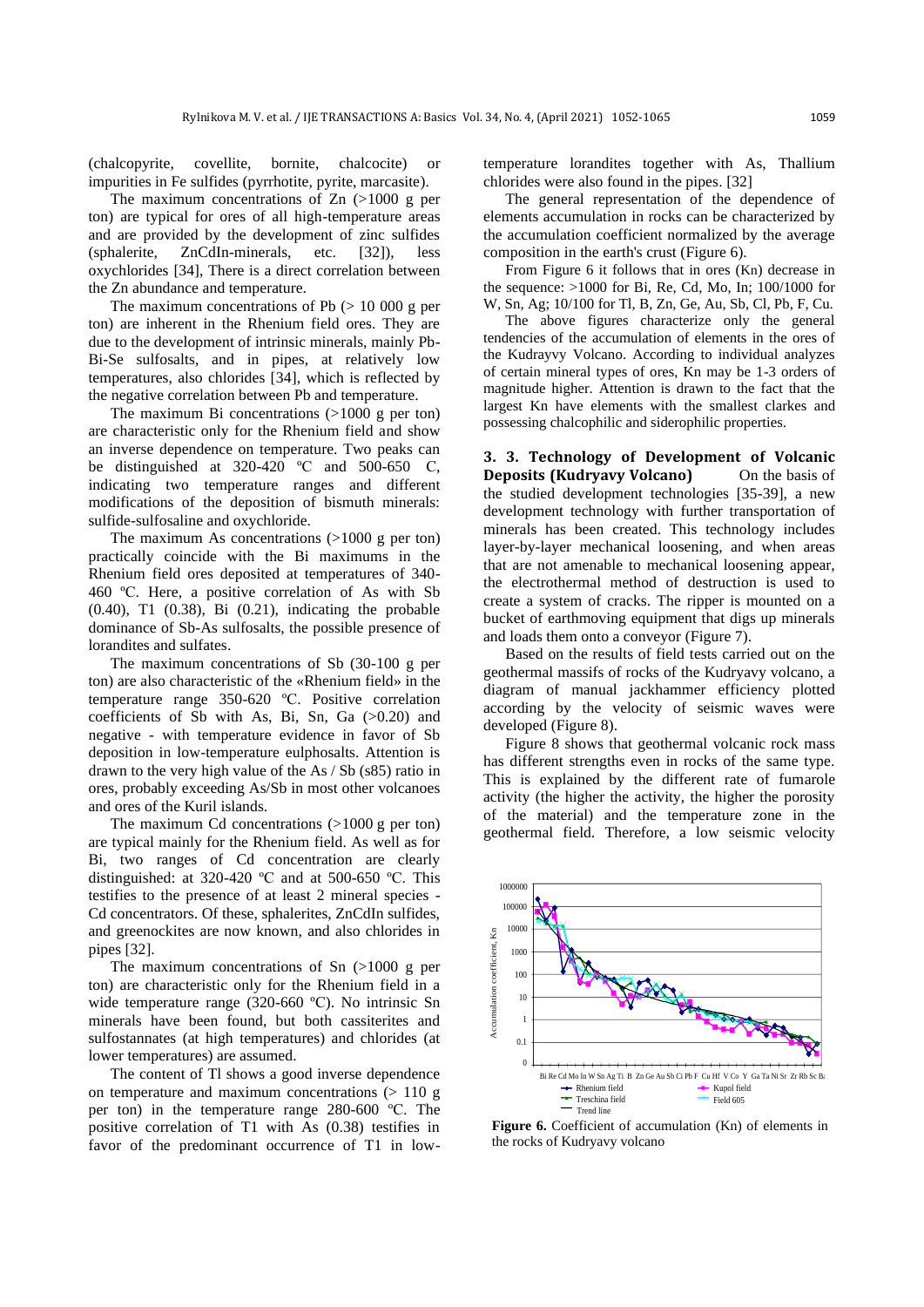

Figure 7. Principle scheme of Kudryavy volcano geothermal fields development using a modernized scraper a - transverse view; b - plan view; 1- modernized scraper with a suspended electrothermal installation; 2 electrothermal installation; 3 - mobile bunker; 4 - conveyor; 5 - working platform with rock rehandling; 6 - power generator.



**Figure 8.** Diagram characterizing the destruction of rocks using an electric jackhammer, with a power of 1.75 kW and a mass of 16.5 kg, according to the speed of seismic waves

(up to Vultrasonic  $= 1800$  m/s and an acoustic fracture index of  $R = 0.6$ ) in ores of geothermal fields serves as an indicator of possible crushing using a mechanical ripper based on a ladle [44-47]. This crushing method may be ineffective in the Rhenium and Kupol fields due to solid inclusions.

These inclusions are well exposed to loosening by the electrothermal method [45–48]. It has been experimentally established that the specific resistance of breakdown in solid inclusions is 4.3-5.0 kOhm/cm when using a high-voltage transformer of the IOM 100/25 type (single-phase oil test transformer with a frequency of 50 Hz) with a rated power of 25 kVA, and with a transformer of the IOM 100/100 type, the specific breakdown resistance is 0.9 - 1 kOhm/cm.

As a result of a rupture, a system of cracks forms in the sample, which split it into several parts. If the sample is thick enough (more than 100 mm), then the general property of solid inclusions in which there is a breakdown is the complete regeneration of its dielectric properties after the voltage is removed. Subsequent exposure of the rock sample to the current does not cause the formation of a breakdown along the same trajectory, but is formed in a new region of the dielectric. This is due to the fact that as a result of melting and subsequent crystallization, a new substance is created, which has the more ordered structure and, as a result, lower conductivity. The breakdown channel in the crystalline state includes the air cavity surrounded by a tube of crystalline substance and the adjacent annealed part of the sample.

After loosening by a mechanical or electrothermal method, the rock is dug out using a bucket fixed with cables between two supports, which is driven by two winches. At the same time, an experiment carried out in laboratory conditions with selected samples revealed the filling factor of a ladle with a volume of up to  $10 \text{ m}^3$  in the range of 40-60 % (Figure 9). Using of large buckets is not technologically easy.

Figure 9 shows that an increase in the lumpiness of extracted minerals can lead to a decrease in the productivity of mining equipment by reducing the actual amount of material in the bucket. This, in turn, leads to a decrease in productivity and all economic indicators.

To increase the productivity by minerals distinguished by increased lumpiness, it is necessary to perform additional loosening by the mechanical method. Then the maximum possible theoretical productivity of the mining complex can reach up to 1 million tons/year taking into account the actual amount of material in the bucket and the mode of occurrence.

The extracted material from the geothermal fields will be transported to the caldera, where the main production site with a tubular scoop conveyor is planned to be. It will allow you to overcome steep slopes,



**Figure 9.** Dependence of the actual amount of material on the bucket capacity of excavation and loading equipment are defined at bucket fill factor *Кn=*0.4, 0.5, 0.6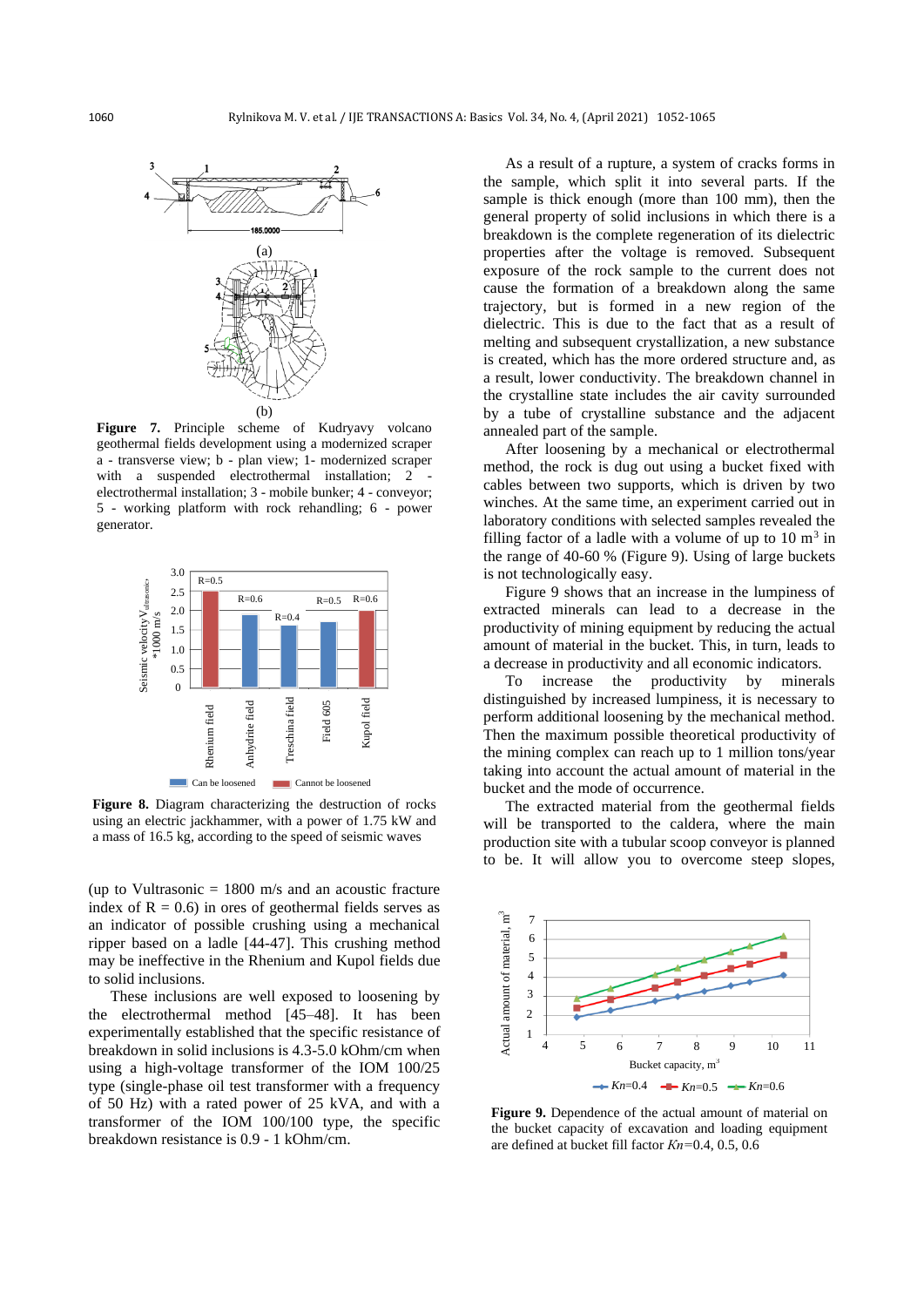preventing slipping, clogging, freezing and wetting of the transported material. Thanks to the cooling jacket located on the tubular body or the spiral heating element with thermal insulation coating, the device can operate in a wide temperature range from  $+50$  to  $-60$  °C. The description of the new conveyor is given in the patent (RU No. 170400) (Figure 10).

At the same time, the main parameters of the conveyor (Figure 11) depend on the productivity of the mining complex and the density of the mineral, which was determined empirically and amounted to 7.5  $t/m<sup>3</sup>$ for rhenium and from 4.0 to 7.0  $t/m<sup>3</sup>$  for the rest of the minerals.

The analysis of the results obtained (Figure 11) allows to determine optimal parameters at which the minimum energy consumption and wear rate are observed.

Therefore, if the mineral density of 6.0  $t/m<sup>3</sup>$  prevails, the transportation capacity can reach  $88 \text{ m}^3/\text{h}$  at a speed of 2.0 m/s, the scoop filling capacity of 80 % and the diameter of the outer tubular body of 160 mm

The calculated coefficients and actual loads carried by the scoops are derived from the condition of rocks supply to the conveyor using a feeder or other means that ensure the normal loading of vehicles. Such an organization of cargo flows is accepted for tubular scoop conveyors based on the calculations under similar conditions. When designing taking into account the



**Figure 10.** Tubular scoop conveyor (a) computer 3D model; (b) laboratory installation (transfer of the transported material from the horizontal section to the inclined one); (c) laboratory installation (the transported material overcomes the vertical section); (d) laboratory installation (transfer of the transported material from the vertical section to the horizontal one)



Figure 11. Dependence of the parameters of the tubular scoop conveyor on the productivity

specified productivity and drive power, the size of scoops and other parameters of the conveyor shall be chosen considering the calculated resistance to scoops motion caused by loading conditions, as well as the load that may arise at the transportation route.

### **4. DISCUSSION**

Rhenium consumption increased by 9% in 2019 as compared with 2013. The USA is the major manufacturer of this metal with 72% of total production worldwide. At the same time, an increase in consumption will be about 3 to 4 tons annually over the coming years. Generally, this metal is very high in demand while its reserves are limited.

Rhenium volcanogenic deposit located in the Kudryavy Volcano vent (Kuril Islands) may become an additional source of this mineral, where areas of accumulation of large amounts of rhenium have been identified.

All rocks of the volcano are subdivided into three strata of different ages. The lower sequence consists of numerous blocky lava flows of andesite-basalt and andesite composition, exposed at the periphery of the volcano and separated from each other by breccia crusts. The outpouring of lava flows mainly in the western direction; to the east, the spread of lavas was limited by the buildings of the rhyolite dome and Sredny Volcano.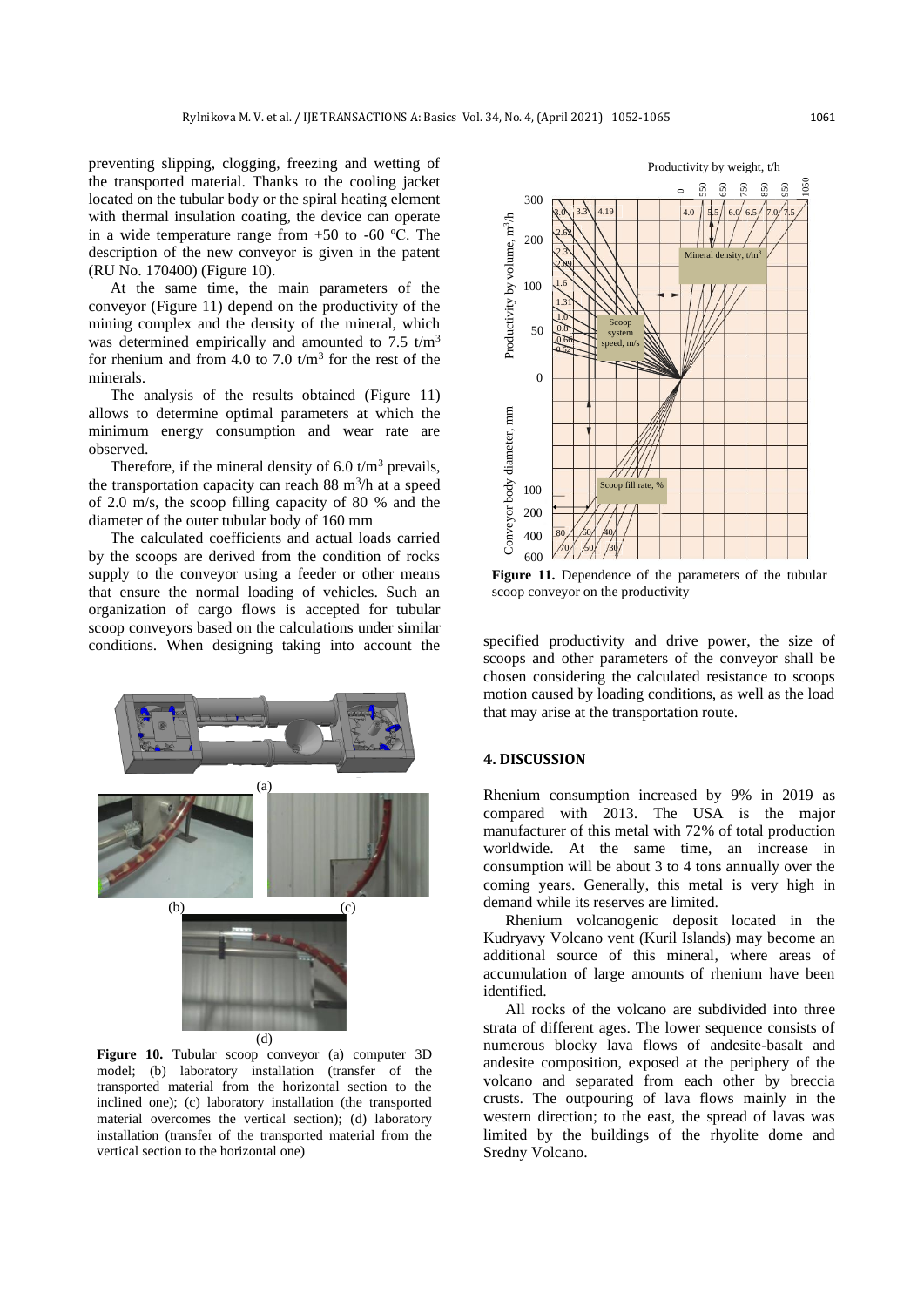The middle stratum is composed of highly oxidized viscous lavas and an andesitic extrusive dome. The distribution of this stratum is limited by the near-crater part of the volcano.

The upper thickness includes 7 flows of olivinebearing bipyroxene basaltic andesite and andesite, traced towards the northwest, west and south of the summit. Its lavas are separated from the middle strata by a section that includes lacustrine-swamp deposits and pumice. At the top of the Kydrayvy Volcano, according to geological and morphological features, elements of four craters and an explosion funnel are distinguished, they are differing in age, structure and mode of fumarolic activity.

As a result of the examination, 70 kg samples taken from each geothermal field in the Kudryavy Volcano vent have demonstrated rhenium content up to 387.7 g/t. Topographic survey and analytical study has shown that rare-metal mineralization was formed in hightemperature geothermal fields and covered a total area 7600 m<sup>2</sup> , which could exceed the abundance ratio. At the same time, significant rhenium accumulation was revealed in geothermal fields within the temperature ranges of 500 ºС to 613 ºС. Rhenium is found on porous slag, jointed rocks and volcanic breccias.

ICP-MS and NSAM No. 179-X procedures for the element composition measurement have demonstrated high accuracy and expanded uncertainty for assay results. However, ICP-MS method was limited when measuring rhenium in samples with high molybdenum contents. The matrix effect affected the procedure accuracy. Samples should be highly diluted, but it is not possible to avoid molybdenite impact completely to decrease the matrix impact. That's why we used NSAM No. 179-Х. The procedure accuracy was ±0.0018 % wt. to 0.0025 % wt.; expanded uncertainty of procedural results was 0.0068 % wt. to 0.012 % wt. It was achieved by preparing a rhenium (VII) solution, reducing it to rhenium (IV) with a tin (II) chloride solution, converting it into a complex compound, sorbent separation from the solution, diffuse reflectance measurement at 510 nm, and calculation of rhenium (IV) contents using a calibration curve. Silica modified chemically with N-(1,3,4-thiodiazole-2-thiol)-N' propylurea groups was used as a sorbent.

The designed volcanogenic deposit exploration technology comprised massif crushing, excavationloading works and transportation.

The geothermal massif of volcanic rocks features different strength even in the rocks of the same type. It is explained by the different rate of fumarole activity (the higher the activity, the higher the material porosity) and temperature zone in the geothermal field. Rock crushing by a mechanical ripper is possible at seismic speed of  $V_{\text{ultrasonic}} = 1800 \text{ m/s}$  and jointing acoustic indicator of R=0.6. This crushing method may be inefficient in Rhenievoye and Kupol fields due to solid inclusions. Taking into account the thermostatic condition for these areas, it is advisable to crush rocks using the electrothermal method at a specific resistance of breakdown path up to 1 kOhm/s, which makes the further mechanical loosening possible.

The studied material demonstrated a very low actual weight of the load in the bucket of the extraction and loading equipment during each digging cycle. The laboratory experiment carried out using the samples revealed a filling rate within the range of 40 % to 60 % of the bucket capacity up to 10  $\text{m}^3$  due to the large rock lumpiness.

Transportation of minerals by a tubular scoop conveyor at an average mineral density of 5.5  $t/m<sup>3</sup>$  may ensure the productivity of 88  $\text{m}^3/\text{h}$  at a speed of 2.0 m/s and overcome steep slopes and the elevation difference of 900 m between the mining area and the work area.

#### **5. CONCLUSIONS**

To sum it up, it is possible to conclude that an annual increase in global rhenium demand requires looking for new deposits. Kudryavy Volcano is a volcanogenic deposit where rhenium mineralization occurs in geothermal fields on a total area of 7200 m<sup>2</sup>. Moreover, all rocks of the volcano are divided into three strata of different ages. The lower thickness consists of numerous blocky lava flows of andesite-basalt and andesite composition, exposed at the periphery of the volcano and separated from each other by breccia crusts. The outpouring of lava flows occurred mainly in the western direction; to the east, the spread of lavas was limited by the buildings of the rhyolite dome and Sredny Volcano.

The middle stratum is composed of highly oxidized viscous lavas and an andesitic extrusive dome. The distribution of this stratum is limited by the near-crater part of the volcano.

The upper thickness includes 7 flows of olivinebearing bipyroxene basaltic andesite and andesite, traced towards the northwest, west and south of the peak. Its lavas are separated from the middle strata by a section that includes lacustrine-swamp deposits and pumice. At the top of the Kudryavy Volcano according to geological and morphological features, elements of four craters and an explosion funnel are distinguished, differing in age, structure and mode of fumarolic activity.

It was found that the maximum rhenium concentration was observed within the temperature range of 500ºС to 613ºС by comparing the results of studying the samples from the volcanic massif and temperature distribution on the geothermal field surface. Mineralization occurred on porous slag, jointed rocks and volcanic breccias.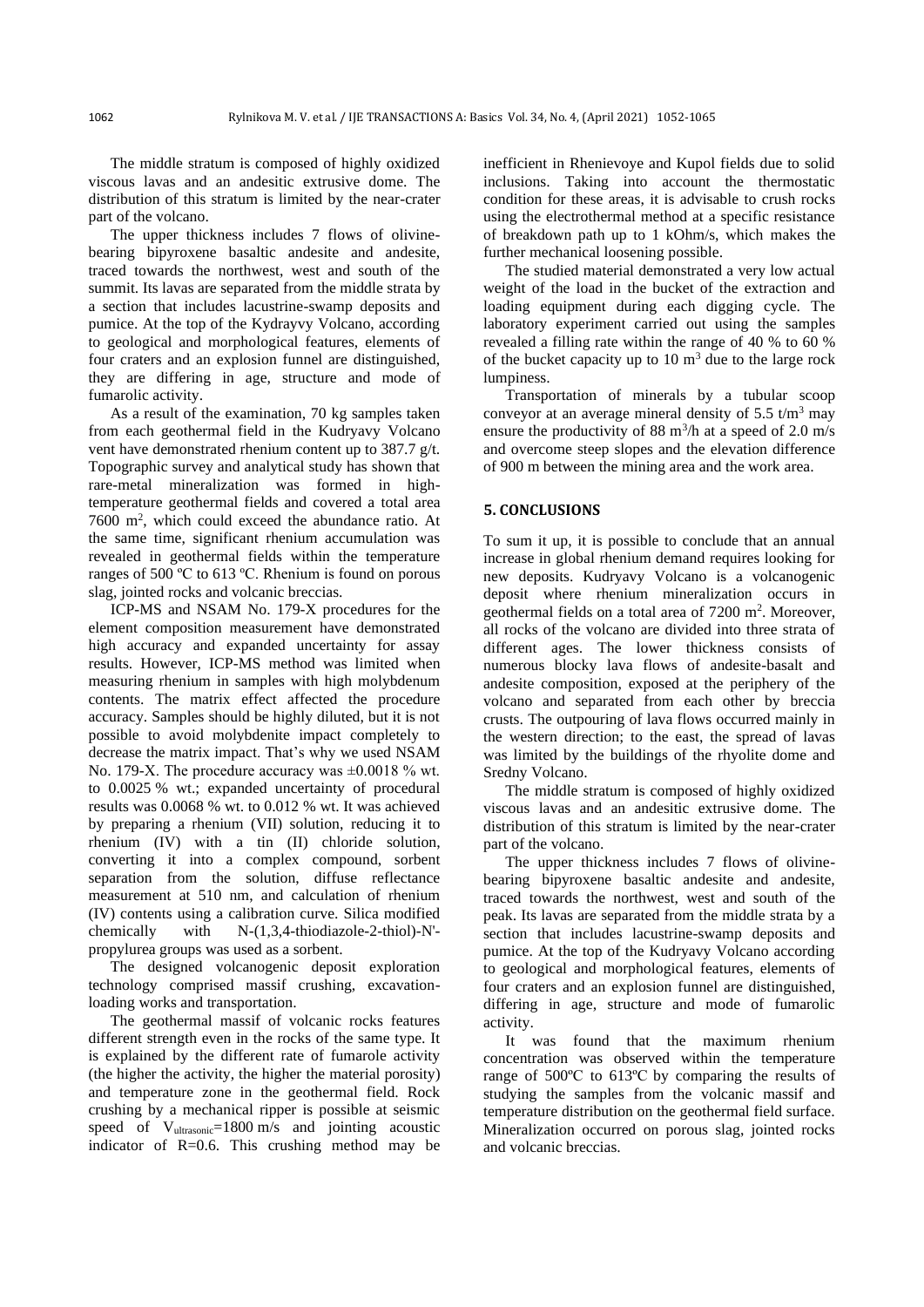Rhenium content was measured using a spectrometric procedure that allowed avoiding the impact of high molybdenum contents and attaining high measurement accuracy. The basic concept of such an analysis was to reduce rhenium from oxidation degree 7+ (perrhenate ions) to 4+ in an acidic medium with further sorbent separation from the solution. Silica modified chemically with N-(1,3,4-thiodiazole -2-thiol)- N'-propylurea groups was used as a sorbent.

Exploration of this deposit is complicated by high temperature in geothermal fields up to 900ºС, fumarole gas releases and different strength of rocks of the same type. It was explained by the different rates of fumarole activity (the higher the activity, the higher the material porosity) and temperature zone in the geothermal field. Considering these facts, the technology should comprise the following processes: mechanical loosening, additional loosening using an electrothermal device, excavation by a bucket, and transportation from elevation of 900 m to the working platform via a tubular scoop conveyor.

Acoustic measurement of the rock massif has shown the possibility to mechanically crush the massif at  $V<sub>ultrasonic</sub> = 1800$  m/s and acoustic jointing indicator of R=0.6. However, large temperature differences of geothermal fields Rhenievoye and Kupol formed solid inclusions that required electrothermal crushing with specific resistance of breakdown path of 1 kOhm/cm.

The tubular scoop conveyor productivity could attain 88 m<sup>3</sup>/h at a speed of 2.0 m/s at the average density of the mined mineral of  $5.5 \text{ t/m}^3$ .

Finally, this examination has demonstrated that the geothermal fields of Kudryavy Volcano under study are prospective in terms of rhenium mineralization. The technology for ore mining and transportation to the work site allowed conducting industrial mining operations with acceptable risk.

An increase in the geothermal field temperature could result in a powerful eruption and loss of valuable elements. That is why exploitation of the deposit in Kudryavy Volcano is an urgent task for the near future.

#### **6. REFERENCES**

- 1. Hannington, M.D., "Volcanogenic Massive Sulfide Deposits", *Treatise on Geochemistry: Second Edition*, Vol. 13, (2013), 463-488. doi: 10.1016/B978-0-08-095975-7.01120-7
- 2. Hosseinzadeh M., Alizadeh M., "Improvement of the Solvent Extraction of Rhenium from Molybdenite Roasting Dust Leaching Solution using Counter-current Extraction by a Mixersettler Extractor (TECHNICAL NOTE)", *International Journal of Engineering, Transactions A: Basics*, Vol. 27, No. 4, (2014), 651-658. [\(http://www.ije.ir/article\\_72295.html\)](http://www.ije.ir/article_72295.html)
- 3. Esina N., Minchenko L., Pankrat'ev A., Isaev V., Molchanova Nina, "Electrodeposition of Rhenium onto Oriented Rhenium Foils from Salt Melts", *Russian Journal of Applied Chemistry*, Vol. 74, (2001), 1461-1464. doi: 10.1023/A:1013784530337
- 4. Kholmogorov, A., Kononova, O., Kachin, S., Ilyichev, S., Kryuchkov, V., Kalyakina, O., and Pashkov, G., "Ion exchange recovery and concentration of rhenium from salt solutions", *Hydrometallurgy*, Vol. 51, No. 1, (1999), 19-35
- 5. Ye Longgang, Ouyang Zhen, Chen Yongming, Liu Shufen, "Recovery of rhenium from tungsten-rhenium wire by alkali fusion in KOH-K<sub>2</sub>CO<sub>3</sub> binary molten salt", *International Journal of Refractory Metals and Hard Materials,* Vol. 87, (2019), 105-148. doi: 10.1016/j.ijrmhm.2019.105148
- 6. Donaldson J.G., Hoertel F.W., Cochran A.A., "A preliminary study of vapor deposition of rhenium and rhenium-tungsten", *Journal of the Less Common Metals*, Vol. 14, (2002), 207-213. doi: 10.1016/0022-5088(68)90207-5
- Szabo Sandor, Bakos I., "Rhenium deposition onto platinum surface by reduction of perrhenic acid with methanol in hydrochloric acid media", *Reaction Kinetics and Catalysis Letters*. Vol. 65, (1998). 259-263. doi: 10.1007/BF02475262
- Iatsenko Gerhardt, N., Palant, A. and Dungan, S., "Extraction of tungsten (VI), molybdenum (VI) and rhenium (VII) by diisododecylamine", *Hydrometallurgy*, Vol. 55, No. 1, (2000), 1-15
- 9. Ghorbani, F., Sanati, A., Younesi, H. and Ghoreyshi, A., "The Potential of Date-palm Leaf Ash as Low-cost Adsorbent for the Removal of Pb (II) Ion from Aqueous Solution", *International Journal of Engineering-Transactions B: Applications*, Vol. 25, No. 4, (2012), 269
- 10. Alekseev V.I., "Rare Metals in Minerals of Stanniferous Metasomatites from the VerkhneurmiyskyOre Cluster (Far East, Russia)", *Journal of Mining Institute*, Vol. 232, (2018), 335- 340. doi:10.31897/PMI.2018.4.335
- 11. Solodov N.A., Semenov E.I., "On the Conditions of Finding Rhenium in Nature", *Geology of Ore Deposits*, Vol. 39, (1997), 106-108.
- 12. Bradshaw, G.D., Rowins, S.M., Peter, J.M., and Taylor, B.E., "Genesis of the Wolverine deposit, Finlayson Lake district, Yukon: A transitional style of polymetallic massive sulfide mineralization in an ancient con- tinental margin setting", *The Gangue*, (2003), 1-7
- 13. Doyle, M.G., and McPhie, J, "Facies architecture of a silicic intrusion- dominated volcanic centre at Highway-Reward, Queensland, Australia", *Journal of Volcanology and Geothermal Research*, Vol. 99, 2000, 79-96
- 14. Kailachakov P., Doynikova O., Belousov Peter, Vikentev I., "Unique Rhenium Deposit in the Carboniferous Coal-bearing Sands of the Russian Plate", *Communication 2. Ore Mineralogy. Lithology and Mineral Resources*, Vol. 55, (2020), 286-315. doi: 10.1134/S0024490220040021
- 15. Gifkins C., "Textural and Chemical Characteristics of Diagenetic and Hydrothermal Alteration in Glassy Volcanic Rocks", *Examples from the Mount Read Volcanics, Tasmania. Economic Geology*, Vol. 96, (2001). 973-1002
- 16. Large, R.R., Gemmell, J.B., Paulick, H., and Huston, D.L., "The alteration box plot: A simple approach to understanding the relationship between alteration mineralogy and lithogeochemistry associated with volcanic-hosted massive sulfide deposits", *Economic Geology*, Vol. 96, (2001), 957–971
- 17. Hannington M.D., Bleeker Wouter, Kjarsgaard Ingrid, "Sulfide mineralogy, geochemistry, and ore genesis of the Kidd Creek deposit", *II The bornite zone. Economic Geology Monograph*, Vol. 10, (1999), 225-266
- 18. Tkachenko S.I., Taran Y.A., Korzhinsky M.A., Pokrovsky B.G., Steinberg G.S., Shmulovich K.I., "Gas jets of Kudryavy volcano, Iturup Island, Kuril Islands", *Reports of the Russian Academy of Sciences*, Vol. 325, (1992), 823-828.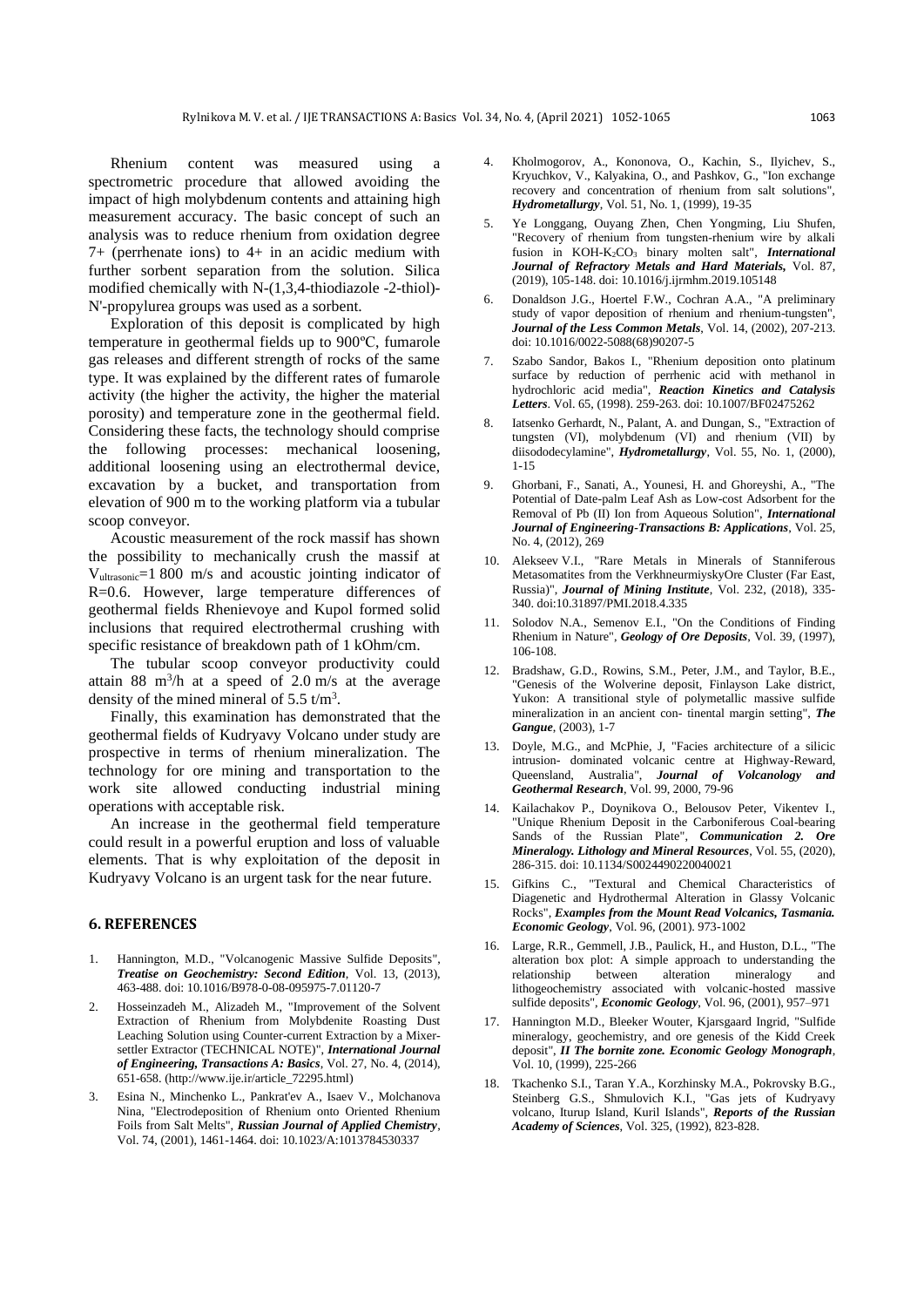- 19. Znamenskiy V.S., Laputina I.P., Taran Y.A., Yakushev A.I., "Ore deposits from high-temperature gas jets of Kudryavy volcano, Iturup Island, Kuril Islands", *Reports of the Russian Academy of Sciences*, Vol. 333, (1993), 227-230.
- 20. Allen, R.L., Weihed, P., and Global VMS Research Project Team, , Global comparisons of volcanic-associated massive sulphide districts, in Blundell, D.J., Neubauer, F., and Von Quadt, A., eds., "The Timing and Location of Major Ore Deposits in an Evolving Orogen", *Geological Society of London Special Publication*, (2002), 204, 13-37
- 21. Cheremisina O.V., Cheremisina E.A., Ponomareva M.A., Vilenskaja A.V., "Sorption of coordination compounds of rareearth elements"*, Journal of Mining Institute*, Vol. 244, (2020), 244-255
- 22. Allen R.L., Weihed P., "Global VMS Research Project Team, Global comparisons of volcanic-associated massive sulphide districts", The Timing and Location of Major Ore Deposits in an Evolving Orogen: Geological Society of London Special Publication, No. 204, (2000), 13-37
- 23. United States Department of the Interior, Bureau of Mines, RCRA, "Regulation Impact on Alaska Mineral Development. Prepared by Steffen", Robertson, and Kirsten, Inc., Denver, Colorado, (2010)
- 24. Evdokimova O.V., Pechishcheva N.V., Shunyaev K.Yu., "Modern methods of rhenium detection", *Russian Journal of Analytical Chemistry*, Vol. 67, No. 9, (2012), 828-841.
- 25. Hui Hu, Long Li Sun, Yan Ling Gao, Tian Wang, Yue Fei Zhang, Hui Xiong Wu, Xiao Hui Chen, "High sensitivity thiocyanate spectrophotometric method for determination of perrhenate, an analogue of radioactive pertechnetate, under acidic condition", *Chemical Papers*, Vol. 73, No. 5, (2019), 1093-1101.
- 26. Keshavar Е., Sadrnezhaad S.K., Mos-hefi Shabestari Z., "Chloroform aided extraction spectrophotometric determination of rhenium using thiocyanate complexing agent", *Journal of Material Science Technology*, Vol. 21. No. 2, (2005), 239-242.
- 27. Borisova L.V., Ermakov A.N., "Analytical chemistry of rhenium", Nauka, Moscow, (1974), 161.
- 28. Znamensky V.S., Korzhinsky M.A., Steinberg G.S., Tkachenko S.I., Yakushev A.I., Laputina I.P., Bryzgalov I.A., Samotoin N.D., Magazina L.O., Kuzmina O.V., Organov Y.I., Rassulov V.A., ChaplyginI.V., "Rheniite, ReS<sub>2</sub> - natural rhenium disulfide from fumaroles of Kudryavy volcano (Iturup Island, Kuril Islands)", *Proceedings of the Russian Mineralogical Society*, Vol. 5, (2005), 32-34.
- 29. Klitin A.K., "A brief description of Iturup Island" (2002) https://web.archive.org/web/20050526141324/http://www.sakha lin.ru/Rover/TEXTS/Itur\_s.htm
- 30. Global Volcanism Program, Report on Moyorodake [Medvezhia] (Japan - Under the Control of Russia). V: Sennert S.K. (Ed.), The Weekly Volcanic Activity Report, The Smithsonian Institution & US Geological Survey, (2017) [https://volcano.si.edu/showreport.cfm?doi=GVP.WVAR201707](https://volcano.si.edu/showreport.cfm?doi=GVP.WVAR20170726-290100) [26-290100](https://volcano.si.edu/showreport.cfm?doi=GVP.WVAR20170726-290100)
- 31. John Seech. "Medvezhya volcano". Volcano Live <http://volcanolive.com/medvezhia.html>
- 32. Layton-Matthews Daniel, Peter Jan, Scott Steven, Leybourne Matthew, "Distribution, Mineralogy, and Geochemistry of Selenium in Felsic Volcanic-Hosted Massive Sulfide Deposits of the Finlayson Lake District, Yukon Territory, Canada", *Economic Geology*, Vol. 103, (2008), 61-88. doi: 10.2113/gsecongeo.103.1.61
- 33. E. V. Loginov, O. Iu. Loktiukova, M. E. Melnitskaya, "Calculation of Bench Width for Backhoe Hydraulic Excavators

Operated in Sinking Mining Systems", *Journal of Engineering and Applied Sciences*, Vol. 14, (2019), 6444-6448. doi: 10.36478 / jeasci.2019.6444.6448

- 34. Scientists: Kudryavy volcano on Iturup is preparing for a powerful eruption (August 25, 2019) powerful eruption (August 25, [https://astv.ru/news/society/2019-08-25-uchenye-vulkan](https://astv.ru/news/society/2019-08-25-uchenye-vulkan-kudryavyj-na-iturupe-gotovitsya-k-moshnomu-izverzheniyu#comments)[kudryavyj-na-iturupe-gotovitsya-k-moshnomu](https://astv.ru/news/society/2019-08-25-uchenye-vulkan-kudryavyj-na-iturupe-gotovitsya-k-moshnomu-izverzheniyu#comments)[izverzheniyu#comments](https://astv.ru/news/society/2019-08-25-uchenye-vulkan-kudryavyj-na-iturupe-gotovitsya-k-moshnomu-izverzheniyu#comments)
- 35. Gavrishev S.E., Burmistrov K.V., Kornilov S.N., Tomilina N.G., "Evaluation of transportation flow charts with open-pit hoisting systems in open pit/underground mining", *Gornyi Zhurnal*, Vol. 5, (2016), 41-47
- 36. Burmistrov K.V., Osintsev N.A., Shakshakpaev A.N., "Selection of Open-Pit Dump Trucks during Quarry Reconstruction", *Procedia Engineering*, Vol. 206, (2017), 1696-1702
- 37. Fomin S.I., Ivanov V.V., "Improving the reliability of opencast system for complex structure ore deposits", *International Journal of Civil Engineering and Technology*, Vol. 9, (2018). 36-43
- 38. Semenov A.S., "Assessment of Project Risk in the Hierarchical Organization of the Process of Design of Complex Technical Systems", *World Applied Sciences Journal*, Vol. 30, No. 8, (2014), 1080-1082. doi: 10.5829/idosi.wasj.2014.30.08.14114
- 39. Fomin S.I., Ivanov V.V., Semenov A.S., Ovsyannikov M.P, "Incremental open-pit mining of steeply dipping ore deposits", *ARPN Journal of Engineering and Applied Sciences,* Vol. 15, No. 11, (2020), 1306-1311
- 40. Yakubovskiy M. M., Isheiskii V. A., "Substantiation the technological schemes for development of hydrolytic lignin's dumps", *International Journal of Civil Engineering and Technology*, Vol. 9, No.11, (2018), 1640-1646
- 41. Kovalski E.R., Karpov G.N., Leisle A.V., "Geomechanic models of jointed rock mass", *International Journal of Civil Engineering and Technology*, No. 6, (2018), 440-448
- 42. Zuev B.Y., Zubov V.P., Smychnik A.D., " Determination of static and dynamic stresses in physical models of layered and block rock masses", *Gornyi Zhurnal*, No. 7, (2019), 61-66
- 43. Zuev B.Y., Zubov V.P., Fedorov A.S., "Application prospects for models of equivalent materials in studies of geomechanical processes in underground mining of solid minerals", *Eurasian Mining*, No.1, (2019), 8-12
- 44. Kovalevskyi V.N., Moldovan D.V., Chernobai V.I., "Determination of focal length for cumulative charges with various concavity shapes", *International Journal of Mechanical Engineering and Technology*, Vol. 8, No. 11, (2017), 1119–1125
- 45. Sidorov D.V., Ponomarenko T.V., " Estimation methodology for geodynamic behavior of nature-and-technology systems in implementation of mineral mining projects", *Gornyi Zhurnal*, No. 1, (2020), 49-52. doi: 10.17580/gzh.2020.01.09
- 46. Mysin A.V., Kovalevskiy V.N., "Creation and Verification of Numerical Model of Explosive Charge Blast in the Ansys Software System, for the Purpose of Substantiating the Optimal Parameters of Drilling and Blasting Operations", E3S Web of Conferences, No. 174, (2020). 1046-1052. doi:  $174, \quad (2020).$ 10.1051/e3sconf/202017401046
- 47. Jakub Gontarz, Jerzy Podgórski, Jonak Józef, Kalita Marek, Siegmund Michał, "Comparison Between Numerical Analysis and Actual Results for a Pull-out Test", (2018)
- 48. Mashchenko Volodymyr, Khomenko Oleh, Kvasnikov V., "Thermodynamic aspect of rock destruction", Naukovyi Visnyk Natsionalnoho Hirnychoho Universytetu, Vol. 6, (2020), 25-30. doi: 10.33271/nvngu/2020-1/025